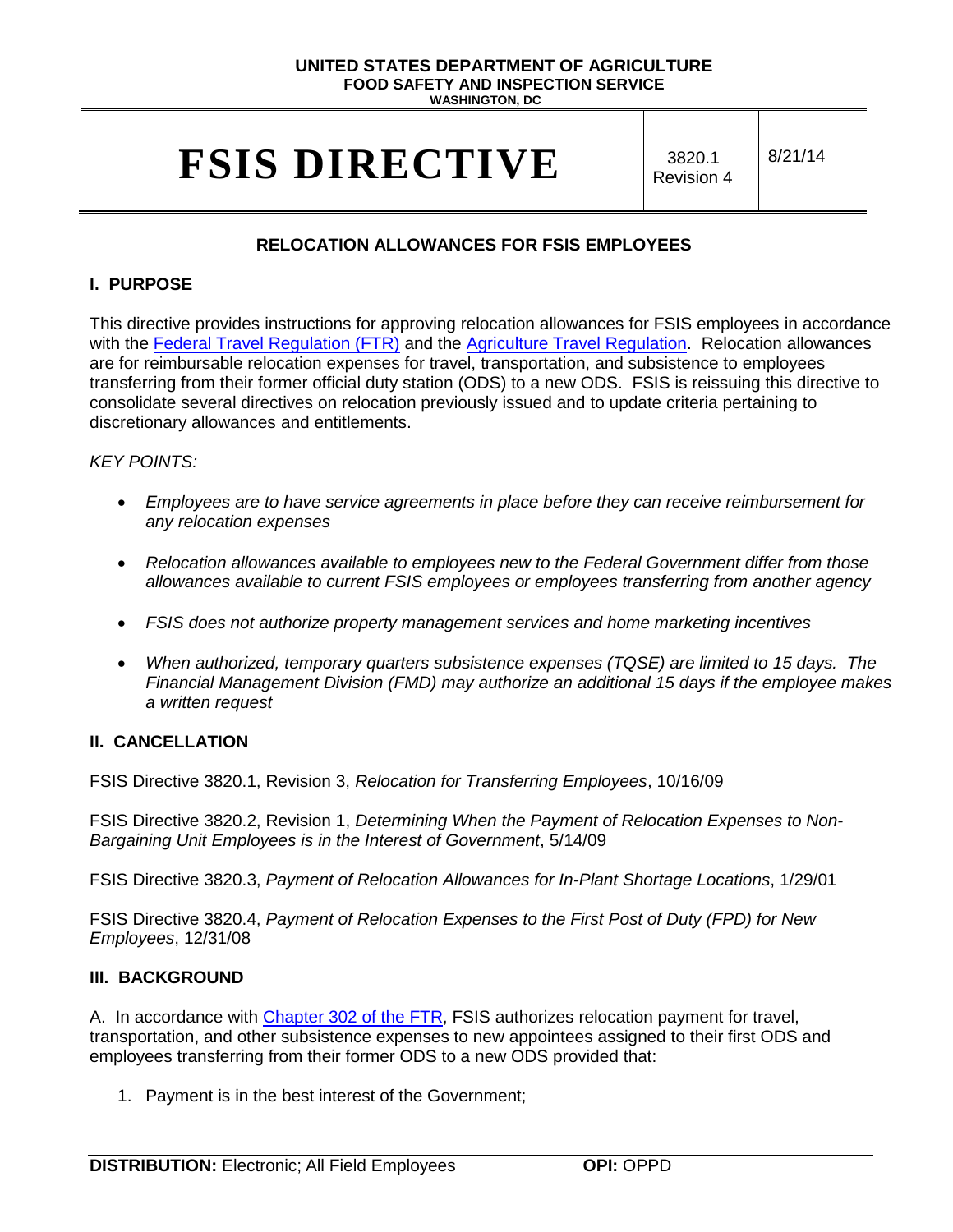- 2. The new ODS is at least 50 miles from their former ODS; and
- 3. Change of ODS is long term or permanent.

B. FMD makes a determination not to pay the cost when relocation is not in the interest of the Government, or when it is for the personal convenience or benefit of the employee. Budget constraints do not serve as the sole basis for denying the reimbursement of relocation expenses.

C. The Office of Human Resources (OHR) issues merit promotion announcements stating that the Agency has authorized relocation expenses when the area of consideration is broader than the local commuting area. In addition, when soliciting non-status candidates for positions where the Agency is offering recruitment incentives, OHR issues announcements stating that limited "first post of duty" relocation expenses are authorized for new appointees. OHR documents exceptions in the recruitment file. After a selection is made, OHR provides FMD with an [SF-52,](http://www.opm.gov/forms/pdf_fill/sf52.pdf) *Request for Personnel Action*, for all positions that have been advertised with authorized relocation expenses. FMD determines whether the employee selected is eligible for relocation reimbursements.

D. Discretionary allowances (such as house hunting trips (HHT) and TQSE) are allowances that FSIS can authorize on a case-by-case basis. Entitlement allowances are statutory benefits that a relocating employee is entitled to receive in accordance with [Chapter 302 of the FTR.](http://www.gsa.gov/portal/ext/public/site/FTR/file/FTR302TOC.html/category/21869/hostUri/portal)

E. An employee is to exercise the same care in incurring expenses that a prudent person exercises when travelling at his or her own expense. An employee is liable for excess costs or unauthorized expenses incurred for personal preferences or convenience, including the purchase of luxury accommodations and services or indirect travel.

F. FMD, on behalf of the FSIS Administrator, is to authorize all official travel related to reporting to a new ODS on a [AD-202,](https://www.nfc.usda.gov/Forms/ad202.pdf) *Travel Authorization/Advance*. An employee may not relocate to a new ODS until they receive a written travel authorization. An employee is to complete all relocation activities within one year from the date the employee reports to the new ODS. Upon written request, FMD may grant an additional one-year extension to complete the relocation for a total of two years, if proper justification is provided for the extension.

## **IV. SERVICE AGREEMENTS**

A. To receive reimbursement for allowable relocation expenses, current Federal employees are to sign [FSIS Form 3820.1,](https://inside.fsis.usda.gov/fsis/emp/static/global/forms/formsSeriesResults.jsp) *Service Agreement,* and new employees are to sign [FSIS Form 3820-7,](https://inside.fsis.usda.gov/fsis/emp/static/global/forms/formsSeriesResults.jsp) *New Employee Relocation Data Form-Service Agreement*. Both forms are available on the FSIS Intranet site. An employee cannot incur expenses related to the relocation until the employee returns the signed forms to FMD. The employee must agree to remain employed with the Federal Government for a period of one year from the date they report to their new ODS. Service agreements are to be retained by FMD once received from the employee.

B. If the service agreement is violated, the employee must repay all moneys expended by FSIS for travel, transportation, and allowances connected with the transfer.

C. FSIS can waive relocation expense repayment for reasons acceptable to FSIS in accordance with [5](http://www.gpo.gov/fdsys/granule/USCODE-2011-title5/USCODE-2011-title5-partIII-subpartD-chap55-subchapVIII-sec5584)  [U.S.C. 5584,](http://www.gpo.gov/fdsys/granule/USCODE-2011-title5/USCODE-2011-title5-partIII-subpartD-chap55-subchapVIII-sec5584) *Claims For Overpayment Of Pay And Allowances, And Of Travel, Transportation And Relocation Expenses And Allowances.* The employee can request a waiver through FMD of repayment when violation of the service agreement is for reasons beyond the employee's control and acceptable to FSIS.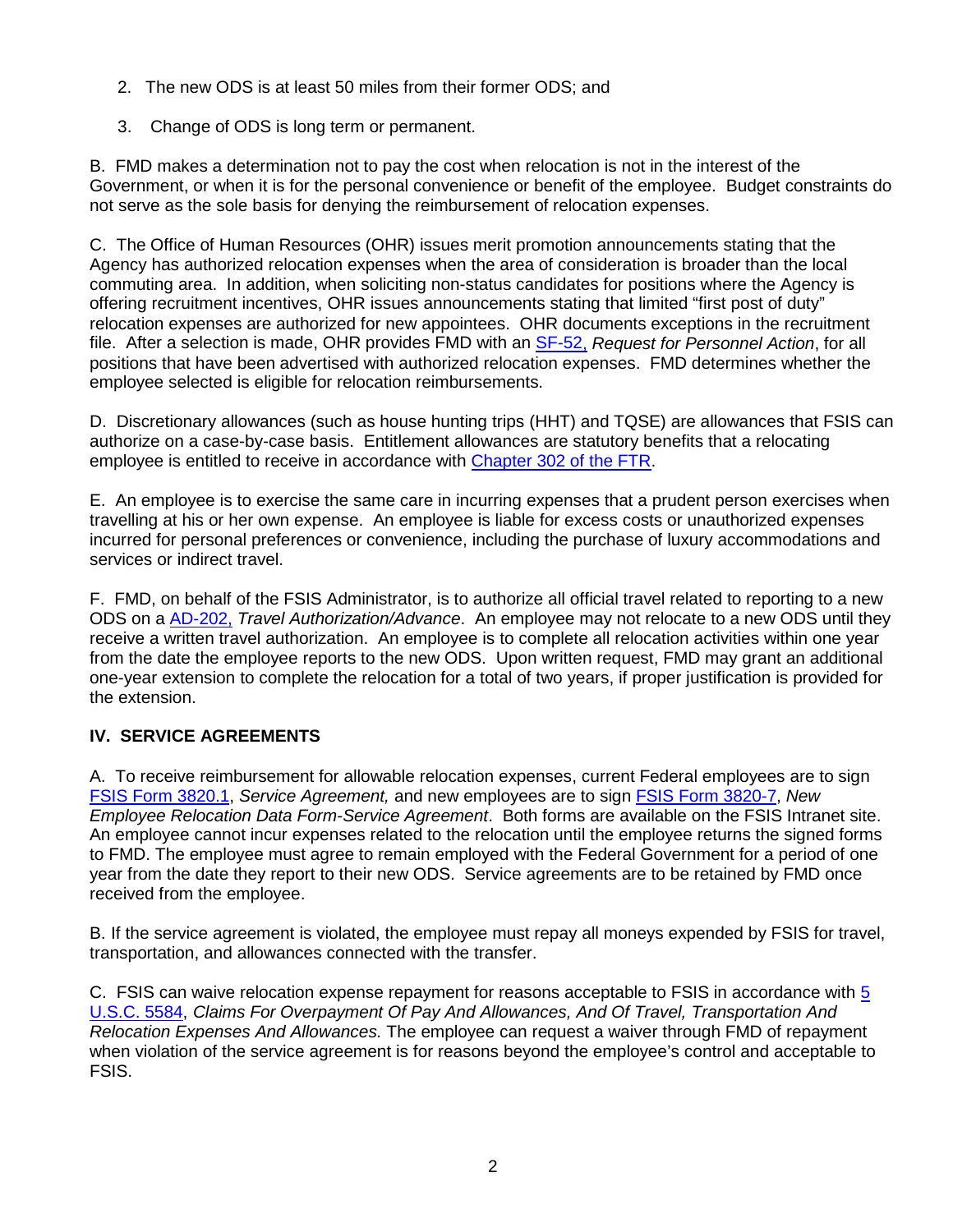## **V. REQUIRED DOCUMENTATION FOR REIMBURSEMENT**

A. To receive reimbursement for relocation, an employee is to complete [Form AD-616R,](https://www.nfc.usda.gov/Forms/ad616r.pdf) *Travel Voucher (Relocation)*, to certify that they incurred authorized relocation expenses. Falsification of information submitted on the [AD-616R](https://www.nfc.usda.gov/Forms/ad616r.pdf) can result in disciplinary action by the Labor and Employee Relations Division, Office of Management. The penalty for submitting a false claim is a fine of not more than \$10,000 or imprisonment for not more than 5 years.

- B. With the submission of the [AD-616R,](https://www.nfc.usda.gov/Forms/ad616r.pdf) an employee is to include the following, as applicable:
	- 1. Receipts for the following expenses:
		- a. Lodging;
		- b. Common carrier transportation;
		- c. Rental car, truck, trailer, and fuel;
		- d. Incidental expenses; and
		- e. Any additional receipts required to support claims.
	- 2. Purchase agreement for the home signed by the buyers and the sellers;
	- 3. Sales agreement for the home signed by the buyers and the sellers;
	- 4. [HUD-1,](http://www.hud.gov/offices/adm/hudclips/forms/files/1.pdf) *Settlement Statement* completed at closing and signed by the buyers and sellers of the home;
	- 5. Lease agreement signed by the property owner and tenant;
	- 6. A completed and signed [AD-424,](https://www.nfc.usda.gov/Forms/424a.pdf) *Employee Application for Reimbursement of Expenses Incurred Upon Sale or Purchase (or both) of Residence Upon Change of Official Station*;
	- 7. A completed [AD-569,](https://www.nfc.usda.gov/Forms/569a.pdf) E*xpense Record for Temporary Quarters*; and
	- 8. A completed and signed [AD-1000,](https://www.nfc.usda.gov/Forms/1000a.pdf) *Claim for Relocation Income Tax Allowance for the Year* (for Relocation Income Tax (RIT) reimbursement).

#### **VI. ENTITLEMENTS AND DISCRETIONARY ALLOWANCES AVAILABLE TO NEW EMPLOYEES**

A. Certain relocation allowances are considered entitlements to employees new to the Federal Government when relocation allowances have been authorized. See [Chapter 302 of the FTR.](http://www.gsa.gov/portal/ext/public/site/FTR/file/FTR302TOC.html/category/21869/hostUri/portal)

- B. At a minimum, new FSIS employees are entitled to the following relocation allowances:
	- 1. Transportation allowances. The employee is entitled to transportation costs for the employee and his or her immediate family members;
	- 2. Per Diem for the employee only. The per diem allowance provides the employee a daily amount for meals and incidental expenses (M&IE) and lodging expenses during travel to the new ODS. The FTR allows a per diem allowance covering travel for the most direct route to the new ODS. The employee is responsible for any costs incurred for travel to destination points other than to the new ODS;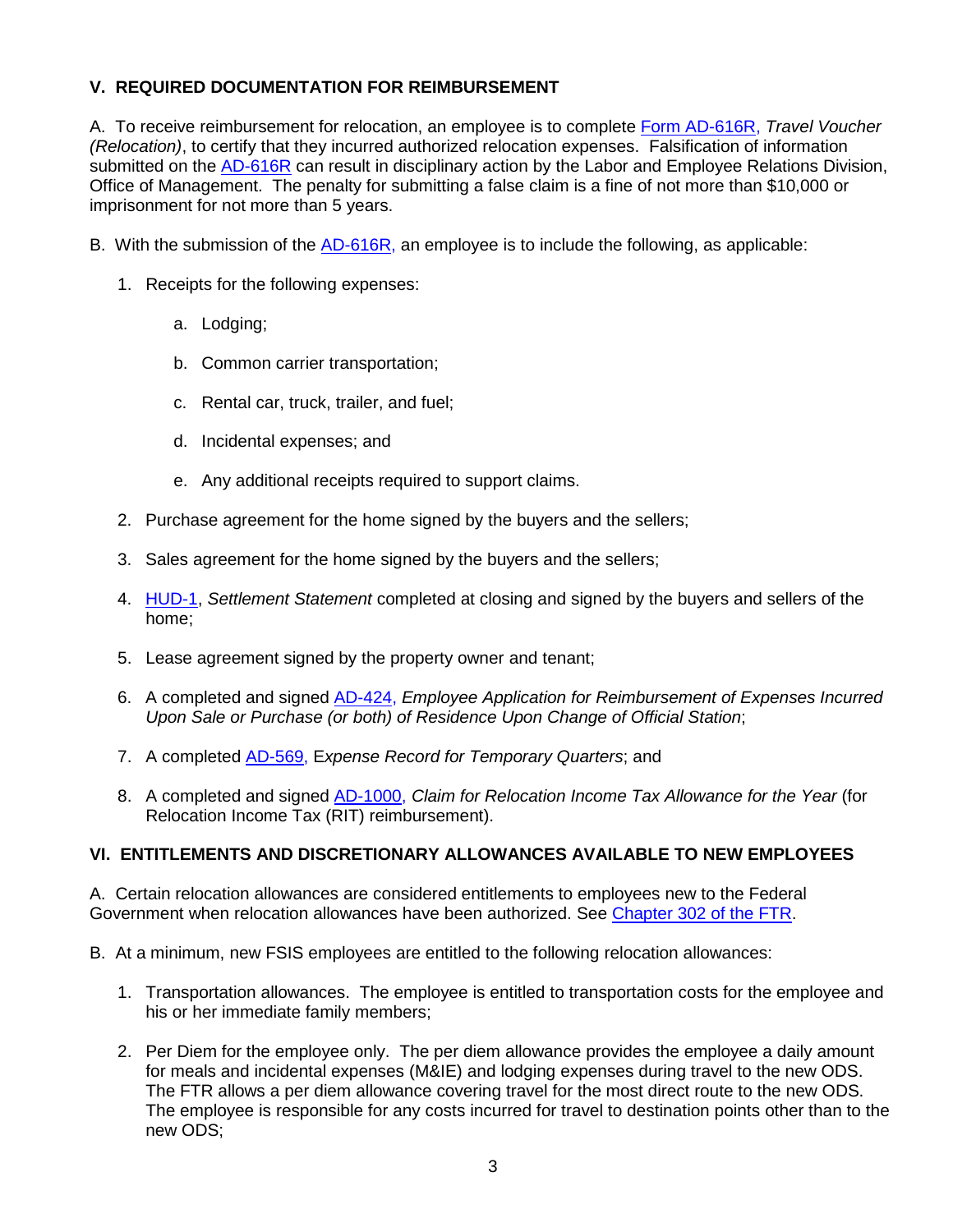- 3. Shipment of household goods (HHG). Special approval to ship professional books, papers, and personal equipment and effects may be authorized on a case-by-case basis. HHG shipped to or from alternate locations cannot exceed the cost from the old residence to the new ODS;
- 4. Temporary storage of HHG. This allowance provides the employee a storage location for a limited time at the origin or destination point until the residence at the new ODS is available for occupancy; and
- 5. Transportation of a mobile home. New employees are eligible to move a mobile home in lieu of the transportation of HHG if the employee certifies that the mobile home is to be used as his or her primary residence at the new ODS.

C. On a case-by-case basis, FSIS may authorize the transportation of one privately owned vehicle (POV) in connection with a transfer of assignment within the Continental United States (CONUS), Alaska, Hawaii, and Non-Foreign Areas of Guam and Puerto Rico if requested by the employee on the initial [AD-202.](https://www.nfc.usda.gov/Forms/ad202.pdf) A pre-move survey will be conducted by FMD to determine whether the vehicle can be shipped. FMD notifies the employee as to whether or not the transportation of a POV is authorized.

## **VII. ENTITLEMENTS AVAILABLE TO CURRENT EMPLOYEES**

A. Certain relocation allowances are considered entitlements to employees transferring from their former ODS to a new ODS. FSIS relocation allowance entitlement amounts and specific discretionary allowances are periodically subject to change. Specific amounts and criteria are found in [Chapter 302 of the FTR.](http://www.gsa.gov/portal/ext/public/site/FTR/file/FTR302TOC.html/category/21869/hostUri/portal)

- B. At a minimum, transferring Federal employees are entitled to the following relocation allowances:
	- 1. Transportation Allowances. The employee is entitled to transportation costs for the employee and his or her immediate family members;
	- 2. Per Diem. The per diem allowance provides the employee and his or her immediate family members a daily amount for M&IE and lodging expenses during travel to the new ODS. The [FTR](http://www.gsa.gov/portal/ext/public/site/FTR/file/FTR302TOC.html/category/21869/hostUri/portal) only authorizes a per diem allowance covering travel for the most direct route to the NDS. The employee is responsible for any cost incurred for travel to destination points other than their former ODS or new ODS;
	- 3. Miscellaneous Expense Allowance (MEA). The miscellaneous expense allowance is intended to help defray some of the costs incurred due to relocating such as fees for disconnecting/connecting utilities;
	- 4. Shipment of HHG. The actual weight expense methods for shipping HHG will be authorized in accordance with [Chapter 302 of the FTR.](http://www.gsa.gov/portal/ext/public/site/FTR/file/FTR302TOC.html/category/21869/hostUri/portal) Special approval to ship professional books, papers, and personal equipment and effects may be authorized on a case-by-case basis. HHG shipped to or from alternate locations cannot exceed the cost from the old residence to the new ODS;
	- 5. Temporary Storage of HHG. This allowance provides the employee a storage location for a limited time at the origin or destination point until the residence at the new ODS is available for occupancy;
	- 6. Transportation of a Mobile Home. Transferring employees are eligible to move a mobile home in lieu of the transportation of HHG if the employee certifies that the employee will use the mobile home as his or her primary residence at the new ODS;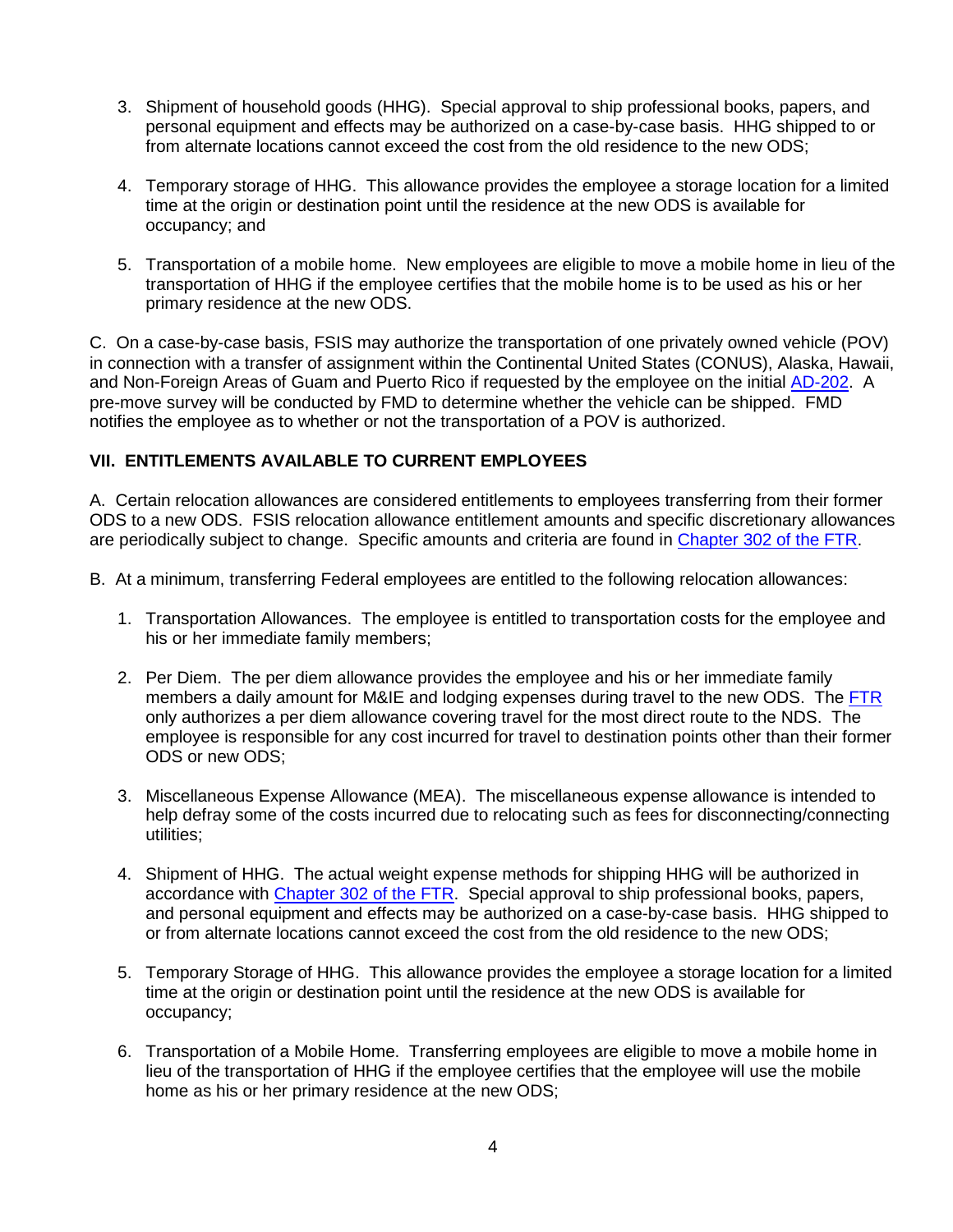- 7. Real Estate Transactions and Unexpired Leases. The real estate allowance reimburses employees for customary expenses associated with selling a home at their former ODS, purchasing a new home near the new ODS, and terminating an unexpired lease at the former ODS. A listing of the residence transaction expenses that are reimbursable can be found in [Chapter 302 of the FTR;](http://www.gsa.gov/portal/ext/public/site/FTR/file/FTR302TOC.html/category/21869/hostUri/portal) and
- 8. Relocation Income Tax (RIT) Allowance. A RIT allowance reimburses employees for any Federal, State, and local taxes paid on that portion of their taxable income resulting from relocation expense reimbursement. This allowance is based on the taxable moving allowances shown on the employee's [W-2,](http://www.irs.gov/pub/irs-pdf/fw2.pdf) *Wage and Tax Statement* for the claim year in accordance with [IRS Publication](http://www.irs.gov/pub/irs-pdf/p531.pdf)  [531.](http://www.irs.gov/pub/irs-pdf/p531.pdf)

## **VIII. DISCRETIONARY ALLOWANCES AVAILABLE TO CURRENT EMPLOYEEES**

A. Transportation of a POV. FSIS pays to transport one POV in connection with a transfer of assignment within the CONUS and Alaska, Hawaii, and non-foreign areas of Guam and Puerto Rico, if requested by the employee on the initial AD-202. FMD is to conduct a pre-move survey to determine whether the vehicle can be shipped. FMD notifies the employee as to whether or not the transportation of a POV is authorized.

B. House Hunting Trip (HHT). The HHT facilitates an employee's move from the former ODS to the new ODS and lowers the overall cost for the relocation by reducing or eliminating the need for a temporary quarters (TQ) stay. The employee remains in a duty status during the HHT to focus on locating a suitable permanent residence at the new ODS.

- 1. The [FTR](http://www.gsa.gov/portal/ext/public/site/FTR/file/FTR302TOC.html/category/21869/hostUri/portal) requires that the distance from the former ODS to the new ODS must be 75 miles or greater. The employee must have written authorization before the start of the HHT. In addition, the following limitations apply:
	- a. There can be only one round trip for the employee and spouse;
	- b. When the employee and spouse travel separately, subsistence and transportation cannot exceed the cost incurred if the employee and spouse had traveled together;
	- c. The HHT may be authorized for no more than 10 calendar days;
	- d. The employee is to complete the HHT and return to the former ODS before reporting for duty at the new ODS;
	- e. The travel is limited to the vicinity of the NDS; and
	- f. The HHT cannot be authorized when a temporary duty assignment is changed to the new ODS.
- 2. The Agency offers two reimbursement methods for determining an HHT allowance. An employee can select either the fixed rate method or the actual expense method of reimbursement. An employee is to make their selection before the HHT begins. The following applies:
	- a. The Fixed Rate Method: The amount is based on the following calculation, plus actual transportation expenses:
		- i. An employee and his or her spouse traveling together can receive the local per diem rate multiplied by 6.25; or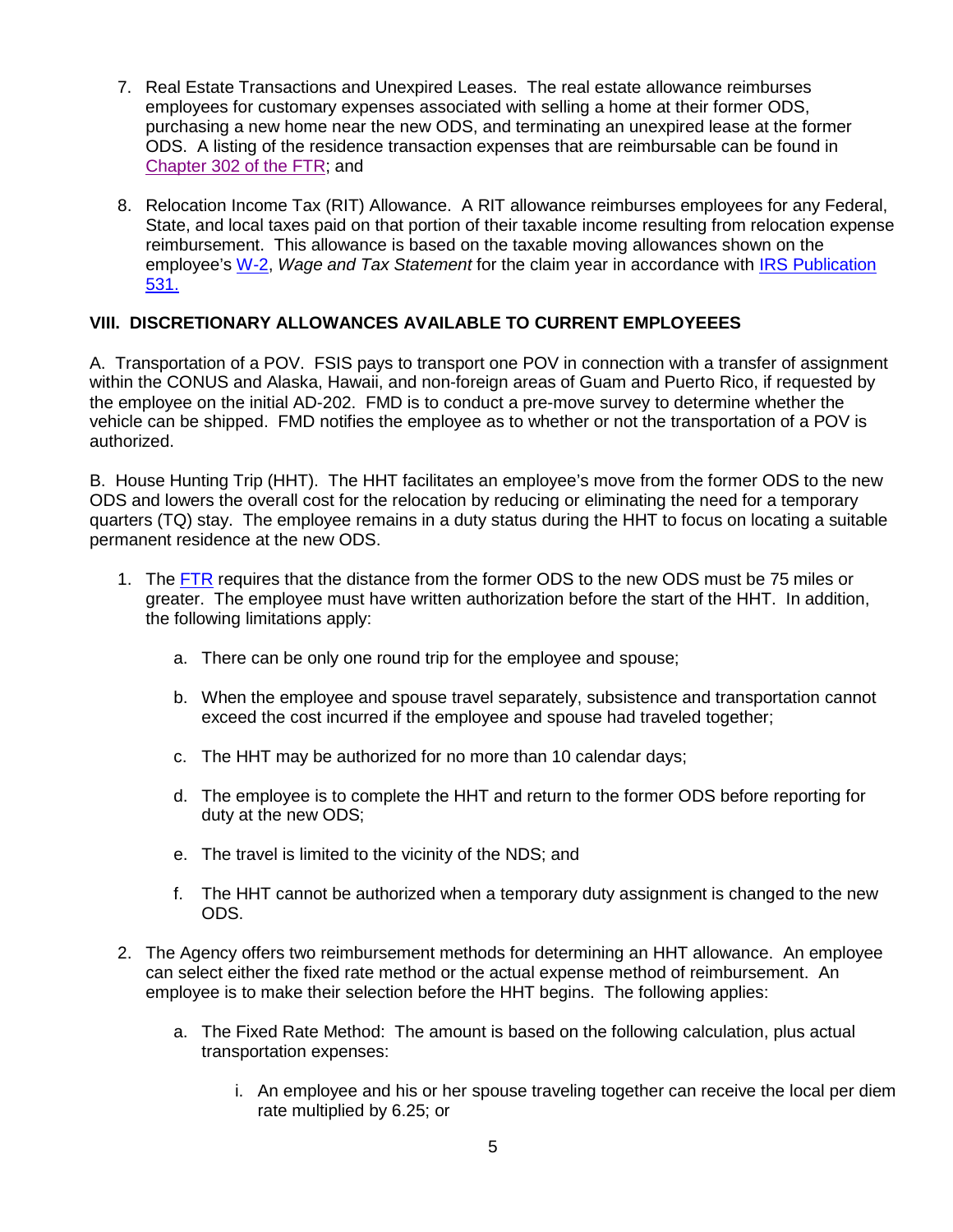- ii. An employee or his or her spouse traveling separately can receive the local per diem rate multiplied by 5.00.
- b. Actual Expense Method: The actual expense method uses the standard CONUS per diem rates of the new ODS to cover expenses for lodging and M&IE. The actual expense method requires the employee to itemize all expenses on a daily basis. The employee is to submit receipts for all expenses. The following applies:
	- i. An employee can receive the full (100 percent) of the standard CONUS per diem rate; or
	- ii. An employee's spouse can receive three quarters (75 percent) of the standard CONUS per diem rate.

C. TQSE. The TQSE allowance provides a transferring employee and his or her immediate family members with lodging and subsistence expenses for a limited time. An employee is to make every effort to minimize the number of days in TQ by taking occupancy of the new residence on or about the time of reporting to the new ODS.

- 1. FMD will authorize 15 days in TQ. FMD may authorize an additional 15 days if the employee makes a written request to FMD stating why additional time is needed. Additional limitations on TQSE allowances include the following:
	- a. TQ stays are to be no less than a whole day;
	- b. Local transportation expenses cannot be reimbursed at the new ODS; and
	- c. TQ can be interrupted only while traveling from the former ODS to the new ODS or while performing temporary duty travel away from the new ODS.
- 2. To be eligible for a TQSE allowance, an employee's former ODS and the new ODS is to be within the United States and is 50 miles or more apart (as measured by map distance) using a usually traveled surface route. The employee and family members are to have permanently vacated the residence at the former ODS to be eligible to receive a TQSE allowance.
- 3. The Agency offers two reimbursement methods for the TQ allowance. An employee can select either the fixed rate or the actual expense method of reimbursement. An employee is required to make their selection before entering the TQ.
	- a. Fixed Rate Method: The fixed rate method provides the employee and family a flat authorized amount to cover expenses for lodging and M&IE. If the TQ expenses are less than the amount authorized, the employee can retain the surplus amount. The employee is not required to submit receipts to justify lodging and M&IE; or
	- b. Actual Expense Method: The actual expense method uses the standard CONUS per diem to cover expenses for lodging and M&IE. The actual expense method requires the employee to itemize all expenses on a daily basis on an [AD-569](https://www.nfc.usda.gov/Forms/569a.pdf) and submit receipts for all expenses. The actual expense amount is based on the per diem rates used for the en route occupants.
- D. FSIS will not authorize payment for any additional discretionary allowances that are listed in the [FTR.](http://www.gsa.gov/portal/ext/public/site/FTR/file/FTR302TOC.html/category/21869/hostUri/portal)